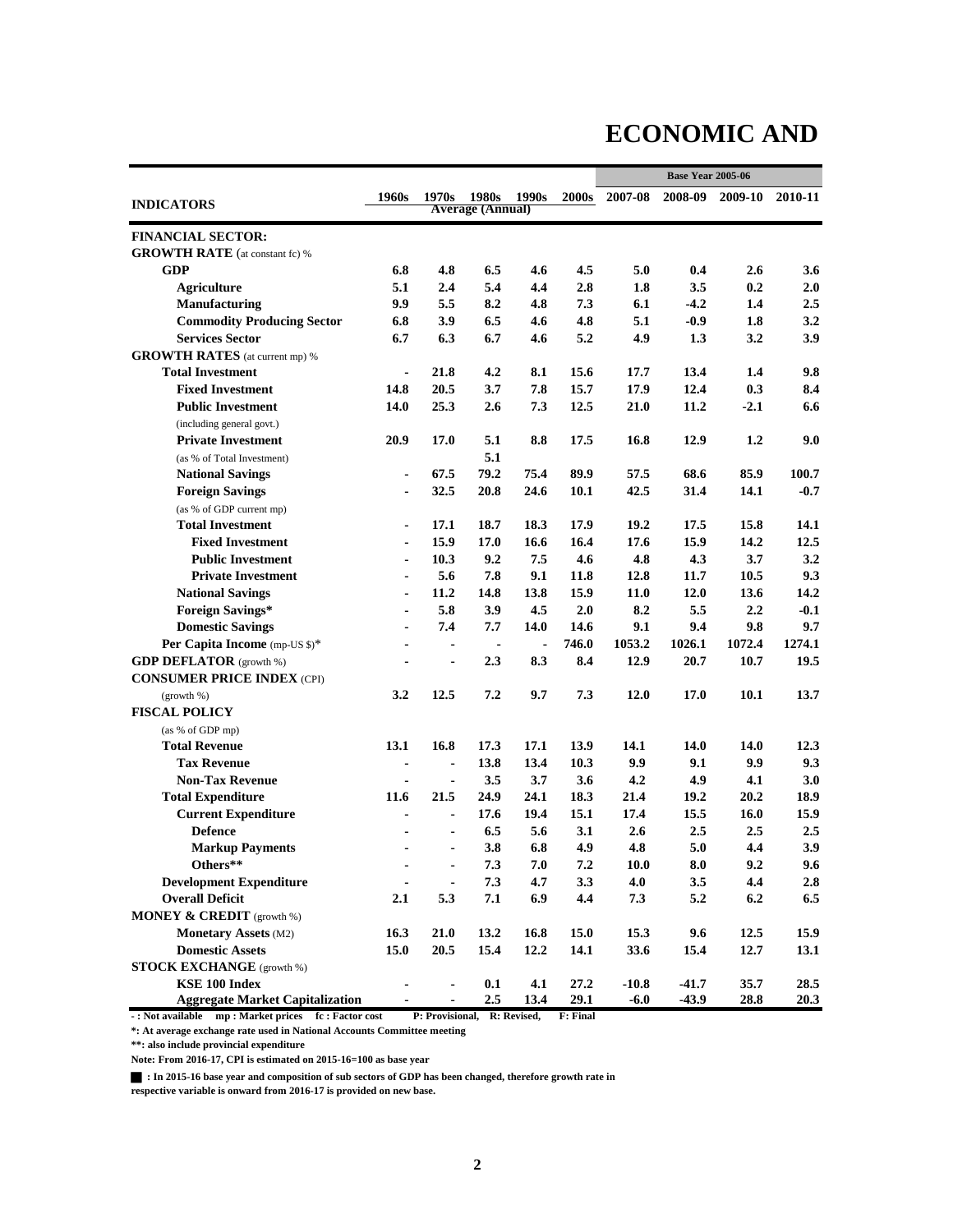#### **SOCIAL INDICATORS**

|           | <b>Base Year 2005-06</b> |                 |             | <b>Base Year 2015-16</b> |         |         |                         |        |         |                   |  |  |  |
|-----------|--------------------------|-----------------|-------------|--------------------------|---------|---------|-------------------------|--------|---------|-------------------|--|--|--|
| 2011-12   |                          | 2012-13 2013-14 | $2014 - 15$ | 2015-16                  | 2016-17 |         | 2017-18 2018-19 2019-20 |        | 2020-21 | 2021-22           |  |  |  |
|           |                          |                 |             |                          |         |         |                         | F      |         | $R$ (Jul-Mar) $P$ |  |  |  |
|           |                          |                 |             |                          |         |         |                         |        |         |                   |  |  |  |
|           |                          |                 |             |                          |         |         |                         |        |         |                   |  |  |  |
| 3.8       | 3.7                      | 4.1             | 4.1         | 4.6                      | 4.6     | 6.1     | 3.1                     | $-0.9$ | 5.7     | 6.0               |  |  |  |
| 3.6       | 2.7                      | 2.5             | 2.1         | 0.2                      | 2.2     | 3.9     | 0.9                     | 3.9    | 3.5     | 4.4               |  |  |  |
| 2.1       | 4.9                      | 5.7             | 3.9         | 3.7                      | 4.9     | 7.1     | 4.5                     | $-7.8$ | 10.5    | 9.8               |  |  |  |
| 3.1       | 1.7                      | 3.5             | 3.6         | 2.9                      | 3.3     | 6.3     | 0.6                     | $-0.6$ | 5.4     | 5.7               |  |  |  |
| 4.4       | 5.1                      | 4.5             | 4.4         | 5.7                      | 5.6     | 6.0     | 5.0                     | $-1.2$ | 6.0     | 6.2               |  |  |  |
|           |                          |                 |             |                          |         |         |                         |        |         |                   |  |  |  |
| 17.1      | 10.8                     | <b>10.0</b>     | 17.0        | 5.8                      | 11.3    | 15.2    | 1.5                     | 3.8    | 16.0    | 24.1              |  |  |  |
| 18.1      | 10.7                     | 9.7             | 18.0        | 5.8                      | 11.6    | 15.8    | 0.3                     | 3.2    | 15.8    | 24.6              |  |  |  |
| 27.2      | 4.9                      | 1.2             | 29.0        | 7.0                      | 29.7    | 24.4    | $-24.0$                 | $-2.1$ | 23.4    | 37.9              |  |  |  |
| 14.9      | 12.9                     | 12.8            | 14.5        | 5.4                      | 5.9     | 12.4    | 10.8                    | 4.7    | 13.7    | 20.6              |  |  |  |
|           |                          |                 |             |                          |         |         |                         |        |         |                   |  |  |  |
| 86.3      | 92.8                     | 91.3            | 93.4        | 90.1                     | 77.9    | 68.5    | 73.1                    | 90.0   | 96.2    | 73.1              |  |  |  |
| 13.8      | 7.2                      | 8.7             | 6.6         | 9.3                      | 22.1    | 31.5    | 26.9                    | 10.0   | 3.8     | 26.9              |  |  |  |
|           |                          |                 |             |                          |         |         |                         |        |         |                   |  |  |  |
| 15.1      | 15.0                     | 14.6            | 15.7        | 15.9                     | 16.3    | 17.1    | 15.5                    | 14.8   | 14.6    | 15.1              |  |  |  |
| 13.5      | 13.4                     | 13.0            | 14.1        | 14.2                     | 14.6    | 15.4    | 13.8                    | 13.1   | 12.9    | 13.4              |  |  |  |
| 3.7       | 3.5                      | 3.2             | 3.7         | 3.4                      | 4.1     | 4.6     | 3.1                     | 2.8    | 3.0     | 3.4               |  |  |  |
| 9.7       | 9.8                      | 9.9             | 10.4        | 10.8                     | 10.5    | 10.7    | 10.7                    | 10.3   | 10.0    | 10.0              |  |  |  |
| 13.0      | 13.9                     | 13.4            | 14.7        | 14.4                     | 12.7    | 11.7    | 11.3                    | 13.3   | 14.1    | 11.1              |  |  |  |
| 2.1       | 1.1                      | 1.3             | 1.0         | 1.6                      | 3.6     | 5.4     | 4.2                     | 1.5    | 0.5     | 4.1               |  |  |  |
| 7.8       | 8.7                      | 7.7             | 8.6         | 9.8                      | 8.6     | 7.8     | 6.4                     | 7.6    | 7.1     | 4.5               |  |  |  |
| 1320.5    | 1333.7                   | 1388.8          | 1514.0      | 1639.7                   | 1723.0  | 1767.9  | 1577.6                  | 1457.6 | 1676.5  | 1797.5            |  |  |  |
| 5.7       | 7.1                      | 7.4             | 4.3         | 0.5                      | 4.0     | 3.7     | 9.2                     | 9.9    | 10.4    | 13.3              |  |  |  |
|           |                          |                 |             |                          |         |         |                         |        |         |                   |  |  |  |
| 11.0      | 7.4                      | 8.6             | 4.5         | 2.9                      | 4.8     | 4.7     | 6.8                     | 10.7   | 8.9     | 11.0              |  |  |  |
|           |                          |                 |             |                          |         |         |                         |        |         |                   |  |  |  |
| 12.8      | 13.3                     | 14.5            | 14.3        | 13.6                     | 13.9    | 13.3    | 11.2                    | 13.2   | 12.4    | 8.8               |  |  |  |
| 10.2      | 9.8                      | 10.2            | <b>11.0</b> | 10.4                     | 10.4    | 10.8    | 9.7                     | 9.3    | 9.4     | 7.2               |  |  |  |
| 2.6       | 3.5                      | 4.3             | 3.3         | 3.2                      | 3.5     | 2.5     | 1.5                     | 3.9    | 2.9     | 1.6               |  |  |  |
| 21.6      | 21.5                     | 20.0            | 19.6        | 17.7                     | 19.1    | 19.1    | 19.1                    | 20.3   | 18.5    | 12.6              |  |  |  |
| 17.3      | 16.4                     | 15.9            | 16.1        | 14.3                     | 14.6    | 14.9    | 16.2                    | 17.9   | 16.3    | 11.0              |  |  |  |
| 2.5       | 2.4                      | 2.5             | 2.5         | 2.3                      | 2.5     | 2.6     | 2.6                     | 2.6    | 2.4     | 1.3               |  |  |  |
| 4.5       | 4.5                      | 4.6             | 4.8         | 3.9                      | 3.8     | 3.8     | 4.8                     | 5.5    | 4.9     | 3.2               |  |  |  |
| 10.3      | 9.5                      | 8.9             | 8.8         | 8.2                      | 8.3     | 8.5     | 8.8                     | 9.9    | 9.0     | 6.5               |  |  |  |
| 3.9       | 5.1                      | 4.9             | 4.2         | 4.0                      | 4.8     | 4.0     | 2.7                     | 2.4    | 2.2     | 1.5               |  |  |  |
| $\bf 8.8$ | 8.2                      | 5.5             | 5.3         | 4.1                      | 5.2     | 5.8     | 7.9                     | 7.1    | 6.1     | 3.8               |  |  |  |
|           |                          |                 |             |                          |         |         |                         |        |         |                   |  |  |  |
| 14.1      | 15.9                     | 12.5            | 13.2        | 13.7                     | 13.7    | 9.7     | 11.3                    | 17.5   | 16.2    | 4.6               |  |  |  |
| 20.2      | 20.9                     | 9.1             | 11.7        | 12.9                     | 18.3    | 15.9    | 19.1                    | 11.0   | 10.0    | 9.7               |  |  |  |
|           |                          |                 |             |                          |         |         |                         |        |         |                   |  |  |  |
| 10.4      | 52.2                     | 41.2            | 16.0        | 9.8                      | 23.2    | $-10.0$ | $-19.1$                 | 0.1    | 39.5    | $-5.1$            |  |  |  |
| 6.2       | 47.6                     | 36.2            | 5.7         | 2.3                      | 25.5    | $-9.0$  | $-20.5$                 | $-6.8$ | 29.2    | $-8.6$            |  |  |  |
|           |                          |                 |             |                          |         |         |                         |        |         | (Control)         |  |  |  |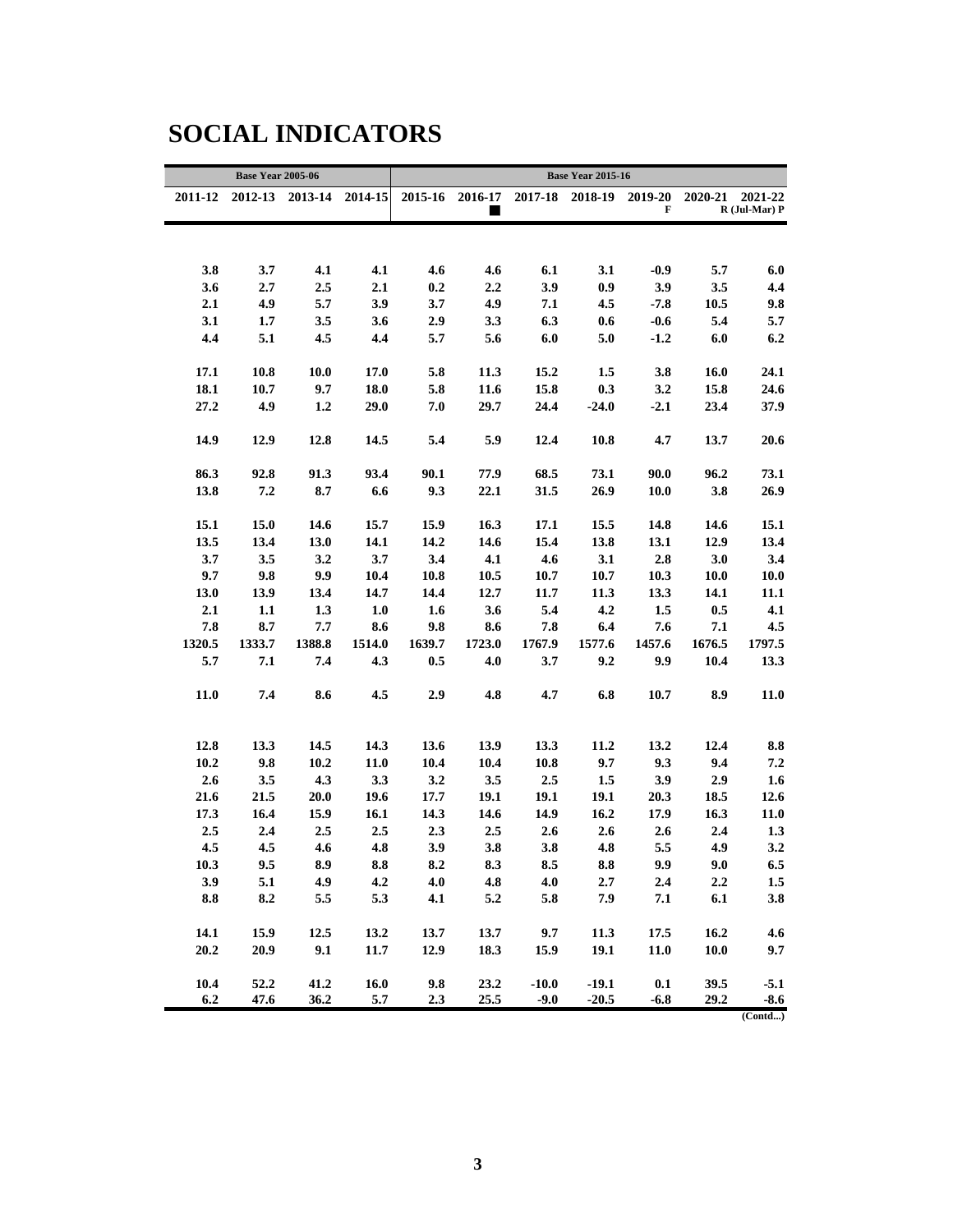# **ECONOMIC AND**

| <b>INDICATORS</b>                       |                   | 1960s          | 1970s          | 1980s                   | 1990s  | 2000s  | 2006-07 | 2007-08   | 2008-09 | 2009-10 |
|-----------------------------------------|-------------------|----------------|----------------|-------------------------|--------|--------|---------|-----------|---------|---------|
|                                         |                   |                |                | <b>Average (Annual)</b> |        |        |         |           |         |         |
|                                         |                   |                |                |                         |        |        |         |           |         |         |
| <b>TRADE AND PAYMENTS</b> (growth %)    |                   |                |                |                         |        |        |         |           |         |         |
| <b>Exports</b> (fob)                    |                   | $\blacksquare$ | 13.5           | 8.5                     | 5.6    | 9.9    | 4.5     | 18.0      | $-6.4$  | 2.9     |
| Imports (fob)                           |                   | $\blacksquare$ | 16.6           | 4.5                     | 3.2    | 13.7   | 8.0     | 31.6      | $-10.3$ | $-1.7$  |
| <b>Workers' Remittances</b>             |                   |                | $\blacksquare$ | 1.9                     | $-5.3$ | 26.8   | 19.4    | 17.4      | 21.1    | 14.0    |
| As $%$ of GDP (mp)                      |                   |                |                |                         |        |        |         |           |         |         |
| <b>Exports</b> (fob)                    |                   | $\blacksquare$ | $\blacksquare$ | 9.8                     | 13.0   | 12.3   | 11.2    | 12.0      | 11.4    | 11.1    |
| Imports (fob)                           |                   |                | $\blacksquare$ | 18.7                    | 17.4   | 16.2   | 17.5    | 20.8      | 18.9    | 17.5    |
| <b>Trade Deficit</b>                    |                   |                | $\blacksquare$ | 8.9                     | 4.4    | 3.9    | 6.2     | 8.8       | 7.5     | 6.5     |
| <b>Current Account Deficit</b>          |                   |                |                | 3.9                     | 4.5    | 3.8    | 4.8     | 8.2       | 5.5     | 2.2     |
| <b>COMMODITY SECTOR:</b>                |                   |                |                |                         |        |        |         |           |         |         |
| <b>Agriculture</b>                      |                   |                |                |                         |        |        |         |           |         |         |
| <b>Total Cropped Area</b>               | mln. hectares     |                | ۰              | 20.3                    | 22.4   | 22.9   | 23.6    | 23.9      | 24.1    | 23.9    |
| <b>Production</b>                       |                   |                |                |                         |        |        |         |           |         |         |
| Wheat                                   | mln. tons         | ä,             | ٠              | 12.5                    | 17.0   | 20.8   | 23.3    | 20.9      | 24.0    | 23.3    |
| <b>Rice</b>                             | mln. tons         |                | $\blacksquare$ | 3.3                     | 3.9    | 5.2    | 5.4     | 5.6       | 6.9     | 6.9     |
| <b>Sugarcane</b>                        | mln. tons         | ä,             | $\blacksquare$ | 33.1                    | 44.6   | 50.4   | 54.7    | 63.9      | 50.0    | 49.4    |
| <b>Cotton</b>                           | mln. bales        | ۰              | $\blacksquare$ | 6.3                     | 9.7    | 11.6   | 12.9    | 11.7      | 11.8    | 12.9    |
| <b>Fertilizer Offtake</b>               | mln.N/tons        | $\blacksquare$ | $\blacksquare$ | 1.4                     | 2.3    | 3.3    | 3.7     | 3.6       | 3.7     | 4.4     |
| <b>Credit Disbursed</b>                 | bln. Rs.          | $\blacksquare$ | $\blacksquare$ | 11.2                    | 23.8   | 112.9  | 168.8   | 211.6     | 233.0   | 248.1   |
| Manufacturing                           |                   |                |                |                         |        |        |         |           |         |         |
| <b>Cotton Yarn</b>                      | mln. Kg.          | 5.6            | 3.4            | <b>10.0</b>             | 1884.4 | 2236.2 | 2727.6  | 2809.4    | 2913.0  | 2787.3  |
| <b>Cotton Cloth</b>                     | mln. sq. mtr.     | 3.1            | $-5.2$         | $-1.1$                  | 487.8  | 763.3  | 1012.9  | 1016.4    | 1016.9  | 1009.4  |
| Fertilizer                              | mln. tons         | 27.5           | 13.2           | 10.7                    | 4.9    | 5.3    | 5.9     | 6.1       | 6.3     | 6.5     |
| <b>Sugar</b>                            | mln. tons         | 34.3           | 2.2            | 14.4                    | 3.6    | 3.4    | 3.5     | 4.7       | 3.2     | 3.1     |
| <b>Cement</b>                           | mln. tons         | 10.7           | 2.5            | 8.6                     | 11.2   | 16.4   | 22.8    | 26.7      | 28.4    | 31.3    |
| Soda Ash                                | 000 tons          | 12.0           | 2.6            | 6.7                     | 269.0  | 292.6  | 330.6   | 365.0     | 365.3   | 409.6   |
| <b>Caustic Soda</b>                     | 000 tons          | 24.4           | 5.0            | 6.6                     | 147.2  | 195.0  | 242.2   | 248.3     | 245.3   | 182.3   |
| <b>Cigarettes</b>                       | bln. nos.         | 10.7           | 4.9            | $-0.4$                  | 55.4   | 60.0   | 66.0    | 67.4      | 75.6    | 65.3    |
| <b>Jute Goods</b>                       | 000 tons          |                | 3.4            | 9.5                     | 101.1  | 105.0  | 118.1   | 129.0     | 137.4   | 106.2   |
| <b>INFRASTRUCTURE:</b>                  |                   |                |                |                         |        |        |         |           |         |         |
| <b>Energy</b>                           |                   |                |                |                         |        |        |         |           |         |         |
| <b>Crude Oil Extraction</b>             | mln. barrels      | $\blacksquare$ | 2.8            | 10.9                    | 26.1   | 23.3   | 24.6    | 25.6      | 24.0    | 23.7    |
| Gas (production)                        | mcf               |                | 165.4          | 385.2                   | 908.0  | 1186.8 | 1413.6  | 1454.2    | 1460.7  | 1482.8  |
| Electricity (installed capacity) 000 MW |                   |                | 1.3            | 3.1                     | 12.9   | 18.7   | 19.4    | 19.4      | 19.8    | 20.9    |
| <b>Transport &amp; Communications</b>   |                   |                |                |                         |        |        |         |           |         |         |
| <b>Roads</b>                            | $000 \mathrm{km}$ | 70.5           | 74.1           | 123.8                   | 279.3  | 255.6  | 261.8   | 258.4     | 260.2   | 260.8   |
| Motor Vehicles on Roads mln. nos.       |                   |                | 0.4            | 1.4                     | 4.6    | 6.4    | 8.1     | $\bf 8.8$ | 9.4     | 9.8     |
| <b>Post Offices</b>                     | 000 nos.          | 7.1            | 9.0            | 11.8                    | 15.8   | 12.3   | 12.3    | 12.4      | 12.3    | 12.0    |
| <b>Telephones</b>                       | mln. nos.         | 0.1            | 0.2            | 0.6                     | 3.3    | 4.2    | 4.8     | 4.5       | 3.5     | 3.4     |
| <b>Mobile Phones</b>                    | mln. nos.         |                |                |                         |        | 30.3   | 63.2    | 88.0      | 94.3    | 99.2    |

**- : Not available P: Provisional, R: Revised, F: Final \*: July - April**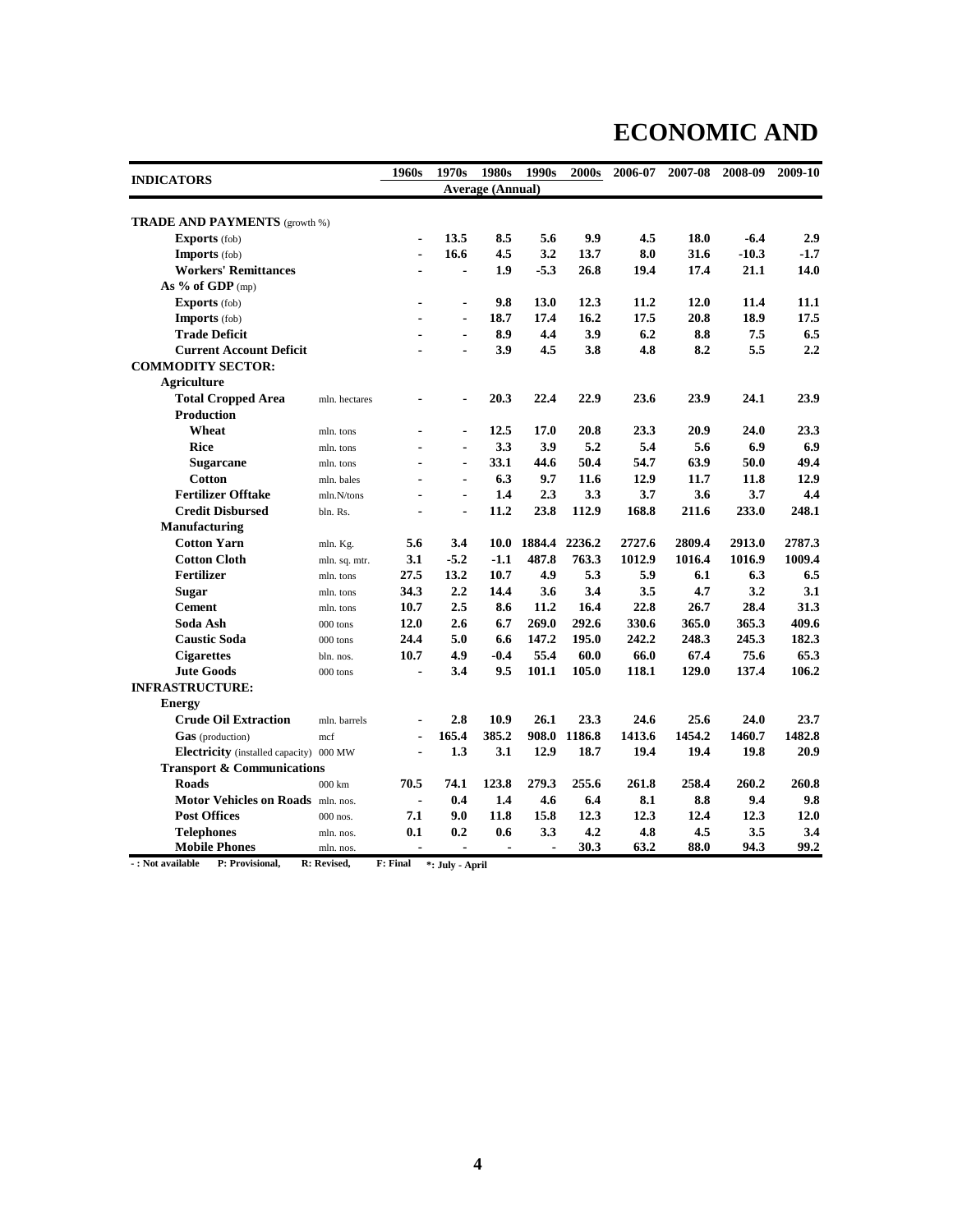#### **SOCIAL INDICATORS**

| 2010-11 | 2011-12 |        | 2012-13 2013-14 2014-15 2015-16 2016-17 2017-18 |        |        |        |        | 2018-19 | 2019-20 | 2020-21 | 2021-22           |
|---------|---------|--------|-------------------------------------------------|--------|--------|--------|--------|---------|---------|---------|-------------------|
|         |         |        |                                                 |        |        |        |        |         | F       |         | $R$ (Jul-Mar) $P$ |
|         |         |        |                                                 |        |        |        |        |         |         |         |                   |
|         |         |        |                                                 |        |        |        |        |         |         |         |                   |
| 28.9    | $-2.6$  | 0.3    | 1.1                                             | $-3.9$ | $-8.8$ | 0.1    | 12.6   | $-2.1$  | $-7.1$  | 13.7    | $27.8*$           |
| 14.9    | 12.8    | $-0.6$ | 3.8                                             | $-0.8$ | $-0.6$ | 16.7   | 16.0   | $-6.8$  | $-15.9$ | 24.3    | $39.0*$           |
| 25.8    | 17.7    | 5.6    | 13.7                                            | 18.2   | 6.4    | $-2.8$ | 2.9    | 9.2     | 6.4     | 27.3    | $7.6*$            |
| 11.9    | 11.0    | 10.7   | 10.2                                            | 8.9    | 7.0    | 6.5    | 6.9    | 7.5     | 7.5     | 7.4     | $7.0*$            |
| 16.7    | 18.0    | 17.4   | 17.0                                            | 15.3   | 13.1   | 14.1   | 15.6   | 16.1    | 14.5    | 15.6    | $15.6*$           |
| 4.9     | 7.0     | 6.6    | 6.8                                             | 6.4    | 6.1    | 7.7    | 8.7    | 8.6     | 7.0     | 8.2     | $8.6 *$           |
| $+0.1$  | 2.1     | 1.1    | 1.3                                             | 1.0    | 1.8    | 3.6    | 5.4    | 4.2     | 1.5     | 0.8     | $3.6 *$           |
|         |         |        |                                                 |        |        |        |        |         |         |         |                   |
| 22.7    | 22.5    | 22.6   | 23.2                                            | 23.3   | 24.0   | 23.0   | 23.5   | 23.5    | 24.1    | 24.1    |                   |
| 25.2    | 23.5    | 24.2   | 26.0                                            | 25.1   | 25.6   | 26.7   | 25.1   | 24.3    | 25.2    | 27.5    | 26.4              |
| 4.8     | 6.2     | 5.5    | 6.8                                             | 7.0    | 6.8    | 6.8    | 7.5    | 7.2     | 7.4     | 8.4     | 9.3               |
| 55.3    | 58.4    | 63.8   | 67.5                                            | 62.8   | 65.5   | 75.5   | 83.3   | 67.2    | 66.4    | 81.0    | 88.7              |
| 11.5    | 13.6    | 13.0   | 12.8                                            | 14.0   | 9.9    | 10.7   | 11.9   | 9.9     | 9.1     | 7.1     | 8.3               |
| 3.9     | 3.9     | 3.6    | 4.1                                             | 4.3    | 3.7    | 5.0    | 4.8    | 4.6     | 4.5     | 5.0     | 3.8               |
| 263.0   | 293.9   | 336.2  | 391.4                                           | 515.9  | 598.3  | 704.5  | 972.6  | 1174.0  | 1214.7  | 1365.9  | 958.3             |
| 2939.5  | 2954.6  | 3017.9 | 3066.0                                          | 3360.0 | 3405.6 | 3428.1 | 3430.7 | 3431.3  | 3049.6  | 3441.6  | 2594.7            |
| 1020.3  | 1023.4  | 1029.1 | 1036.1                                          | 1036.1 | 1039.2 | 1043.3 | 1043.7 | 1046.0  | 931.0   | 969.8   | 788.3             |
| 5.9     | 6.0     | 5.7    | 6.7                                             | 7.0    | 8.0    | 8.1    | 7.2    | 7.7     | 8.1     | 8.8     | 6.7               |
| 4.2     | 4.6     | 5.1    | 5.6                                             | 5.1    | 5.1    | 7.0    | 6.6    | 5.3     | 4.9     | 5.7     | 7.8               |
| 28.8    | 29.5    | 31.1   | 31.4                                            | 32.2   | 35.4   | 37.0   | 41.1   | 39.9    | 39.1    | 49.8    | 36.5              |
| 378.0   | 370.7   | 366.2  | 409.1                                           | 437.1  | 468.5  | 479.7  | 509.8  | 572.1   | 550.6   | 594.3   | 493.7             |
| 172.0   | 179.1   | 182.9  | 167.5                                           | 184.0  | 225.3  | 223.9  | 270.1  | 246.6   | 342.4   | 394.1   | 296.2             |
| 65.4    | 62.0    | 67.4   | 64.5                                            | 62.7   | 53.5   | 34.3   | 59.1   | 60.7    | 46.1    | 51.5    | 46.1              |
| 93.2    | 94.1    | 102.8  | 101.7                                           | 94.3   | 55.3   | 59.8   | 74.2   | 67.1    | 65.0    | 70.0    | 44.1              |
|         |         |        |                                                 |        |        |        |        |         |         |         |                   |
| 24.0    | 24.6    | 27.8   | 31.6                                            | 34.5   | 31.7   | 32.3   | 32.6   | 32.5    | 28.1    | 27.6    | 24.1              |
| 1471.6  | 1559.0  | 1505.8 | 1493.5                                          | 1465.8 | 1481.6 | 1471.9 | 1458.9 | 1436.5  | 1316.6  | 1279.2  | 962.4             |
| 22.5    | 22.8    | 22.8   | 23.5                                            | 23.8   | 25.9   | 29.9   | 33.6   | 35.1    | 36.1    | 37.2    | 41.6              |
| 259.5   | 261.6   | 263.4  | 263.8                                           | 265.4  | 265.9  | 267.0  | 268.9  | 271.0   | 501.4   | 500.7   | 500.8             |
| 10.4    | 11.5    | 11.6   | 13.2                                            | 13.9   | 15.6   | 21.9   | 24.3   | 25.2    | 30.0    | 32.2    | 33.6              |
| 12.0    | 12.0    | 12.8   | 12.1                                            | 12.1   | 11.7   | 11.5   | 11.5   | 10.1    | 10.1    | 10.1    | 9.6               |
| 5.7     | 5.8     | 6.4    | 5.7                                             | 4.2    | 3.3    | 2.6    | 2.6    | 2.6     | 2.4     | 2.5     | 2.5               |
| 108.9   | 120.2   | 128.9  | 140.0                                           | 114.7  | 133.2  | 139.8  | 150.2  | 161.0   | 168.5   | 184.3   | 191.7             |
|         |         |        |                                                 |        |        |        |        |         |         |         | (Cond)            |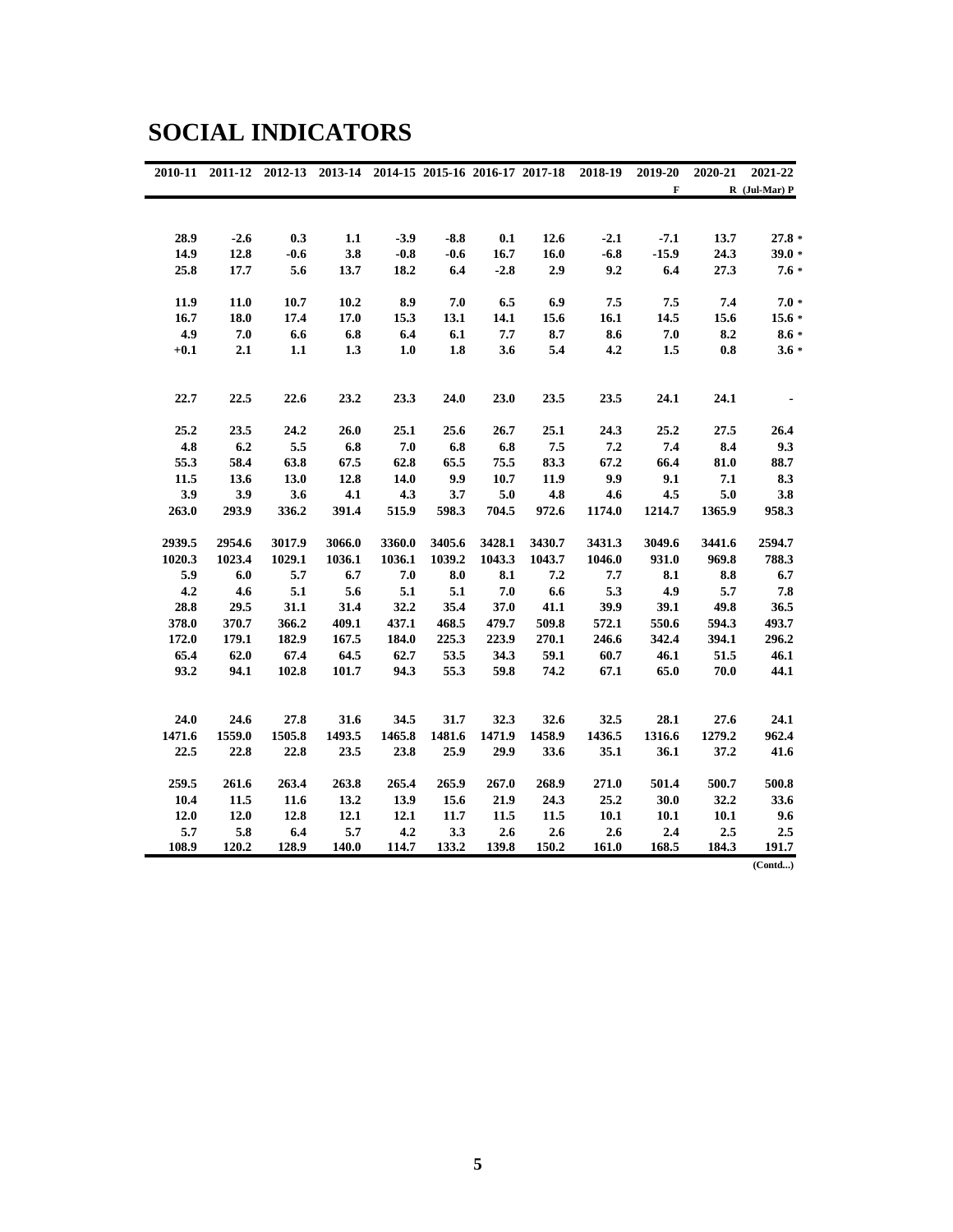#### **ECONOMIC AND**

|                                 |                 | 1960s          | 1970s                   | 1980s          | 1990s          | 2000s  | 2005-06 | 2006-07 | 2007-08 | 2008-09 |  |  |  |
|---------------------------------|-----------------|----------------|-------------------------|----------------|----------------|--------|---------|---------|---------|---------|--|--|--|
| <b>INDICATORS</b>               |                 |                | <b>Average (Annual)</b> |                |                |        |         |         |         |         |  |  |  |
| <b>HUMAN RESOURCES:</b>         |                 |                |                         |                |                |        |         |         |         |         |  |  |  |
|                                 |                 |                |                         |                |                |        |         |         |         |         |  |  |  |
| Population*                     | million         |                | ۰                       | 96.3           | 124.6          | 150.9  | 155.4   | 158.2   | 161.0   | 163.8   |  |  |  |
| <b>Crude Birth Rate</b>         | per 1000 person |                |                         | $\blacksquare$ | $\blacksquare$ | 27.4   | 26.1    | 26.1    | 26.1    | 24.3    |  |  |  |
| <b>Crude Death Rate</b>         | per 1000 person |                |                         |                | $\blacksquare$ | 7.9    | 8.2     | 7.1     | 7.1     | 7.3     |  |  |  |
| <b>Infant Mortality Rate</b>    | per 1000 person |                |                         |                | $\blacksquare$ | 79.6   | 77.0    | 76.7    | 76.7    | 68.2    |  |  |  |
| Labour Force & Employment***    |                 |                |                         |                |                |        |         |         |         |         |  |  |  |
| <b>Labour Force</b>             | million         |                | $\blacksquare$          | 11.6           | 35.1           | 45.5   | 46.8    | 50.5    | 50.8    | 52.2    |  |  |  |
| <b>Employed Labour Force</b>    | million         |                | $\blacksquare$          | 11.2           | 33.1           | 42.4   | 43.2    | 47.3    | 48.1    | 49.5    |  |  |  |
| <b>Un-employed Labour Force</b> | million         |                | $\blacksquare$          | 0.4            | 2.0            | 3.6    | 3.6     | 3.1     | 2.7     | 2.7     |  |  |  |
| <b>Un-employment Rate</b>       | % per annum     |                | $\blacksquare$          | 1.4            | 5.7            | 6.8    | 7.6     | 6.2     | 5.2     | 5.2     |  |  |  |
| <b>SOCIAL DEVELOPMENT:</b>      |                 |                |                         |                |                |        |         |         |         |         |  |  |  |
| <b>Education</b>                |                 |                |                         |                |                |        |         |         |         |         |  |  |  |
| <b>Primary Schools</b>          | 000 nos.        |                |                         | 88.8           | 143.5          | 155.2  | 157.5   | 158.7   | 157.4   | 156.7   |  |  |  |
| <b>Male</b>                     | $000$ nos.      |                | $\blacksquare$          | 64.6           | 96.4           | 96.6   | 97.7    | 97.8    | 92.5    | 93.3    |  |  |  |
| <b>Female</b>                   | 000 nos.        |                |                         | 24.2           | 47.1           | 58.6   | 59.8    | 60.9    | 64.9    | 63.4    |  |  |  |
| <b>Middle Schools</b>           | 000 nos.        |                | $\blacksquare$          | 6.8            | 15.3           | 31.9   | 39.4    | 40.1    | 40.8    | 40.9    |  |  |  |
| <b>Male</b>                     | 000 nos.        |                |                         | 4.6            | 8.8            | 16.7   | 20.1    | 22.6    | 20.2    | 20.5    |  |  |  |
| <b>Female</b>                   | 000 nos.        |                | $\blacksquare$          | 2.2            | 6.5            | 15.2   | 19.3    | 17.5    | 20.6    | 20.4    |  |  |  |
| <b>High Schools</b>             | 000 nos.        |                | $\blacksquare$          | 5.4            | 10.6           | 18.6   | 22.9    | 23.6    | 24.0    | 24.3    |  |  |  |
| <b>Male</b>                     | 000 nos.        |                | $\blacksquare$          | 3.9            | 7.4            | 12.2   | 14.8    | 14.6    | 15.0    | 15.1    |  |  |  |
| Female                          | 000 nos.        |                | $\blacksquare$          | 1.5            | 3.2            | 6.3    | 8.1     | 9.0     | 9.0     | 9.2     |  |  |  |
| <b>Technical / Vocational</b>   |                 |                |                         |                |                |        |         |         |         |         |  |  |  |
| <b>Institutions</b>             | nos.            | $\blacksquare$ | ۰                       | 508.6          | 572.2          | 1623.8 | 3059.0  | 3090.0  | 3125.0  | 3159.0  |  |  |  |
| <b>Male</b>                     |                 |                | $\blacksquare$          | 282.2          | 328.7          | 874.8  | 1584.0  | 1599.0  | 1618.0  | 1636.0  |  |  |  |
| Female                          |                 |                | $\blacksquare$          | 235.2          | 243.5          | 749.0  | 1475.0  | 1491.0  | 1507.0  | 1523.0  |  |  |  |
| <b>Literacy Rate</b>            | percent         |                | $\blacksquare$          | 29.5           | 40.7           | 52.6   | 54.0    | 55.0    | 56.0    | 57.0    |  |  |  |
| <b>Male</b>                     |                 |                | $\blacksquare$          | 39.0           | 51.6           | 65.7   | 65.0    | 67.0    | 69.0    | 69.0    |  |  |  |
| Female                          |                 |                | $\blacksquare$          | 18.7           | 28.6           | 41.4   | 42.0    | 42.0    | 44.0    | 45.0    |  |  |  |
| <b>Expenditure on Education</b> |                 |                |                         |                |                |        |         |         |         |         |  |  |  |
| (as % of GDP)                   |                 | 1.4            | 1.7                     | 2.3            | 2.0            | 1.7    | 1.7     | 1.8     | 1.8     | 1.8     |  |  |  |
| Health*                         |                 |                |                         |                |                |        |         |         |         |         |  |  |  |
| <b>Registered Doctors</b>       | 000 nos.        | 2.0            | 6.3                     | 28.1           | 68.9           | 109.7  | 123.1   | 128.0   | 133.9   | 139.5   |  |  |  |
| <b>Registered Nurses</b>        | $000$ nos.      |                | 2.9                     | 9.9            | 24.1           | 48.7   | 57.6    | 62.6    | 65.4    | 69.3    |  |  |  |
| <b>Registered Dentists</b>      | 000 nos.        | 0.2            | 0.7                     | 1.4            | 2.8            | 6.0    | 7.4     | 8.2     | 9.0     | 9.8     |  |  |  |
| <b>Hospitals</b>                | nos.            | 380.0          | 521.0                   | 651.0          | 823.0          | 917.5  | 924.0   | 945.0   | 948.0   | 968.0   |  |  |  |
| <b>Dispensaries</b>             | $000$ nos.      | 1.7            | 2.8                     | 3.5            | 4.3            | 4.7    | 4.7     | 4.7     | 4.8     | 4.8     |  |  |  |
| <b>Rural Health Centers</b>     | nos.            |                | 1.0                     | 127.0          | 330.0          | 494.0  | 560.0   | 562.0   | 561.0   | 572.0   |  |  |  |
| <b>TB Centres</b>               | nos.            |                | 90.0                    | 122.0          | 245.0          | 283.7  | 288.0   | 290.0   | 293.0   | 293.0   |  |  |  |
| <b>Total Beds</b>               | 000 nos.        | 25.5           | 38.4                    | 55.6           | 83.8           | 99.3   | 102.1   | 103.3   | 103.0   | 103.7   |  |  |  |
| <b>Expenditure on Health</b>    |                 |                |                         |                |                |        |         |         |         |         |  |  |  |
| (as % of GDP)                   |                 |                | 0.6                     | $0.8\,$        | 0.7            | 0.6    | 0.5     | 0.6     | 0.6     | 0.5     |  |  |  |

**P: Provisional, R: Revised, F: Final**  $\cdot$  **: Not available**<br>\* : on Calendar Year basis \*\*\* Labour Forc **\*\*: Labour Force Survey 2017-18 \*\*\*: Labour Force Survey 2020-21** 

**Notes:**

**Total may differ due to rounding off**

**Note: Total Population is revised from 2018 onward on the basis of Census 2017 by NIPS**